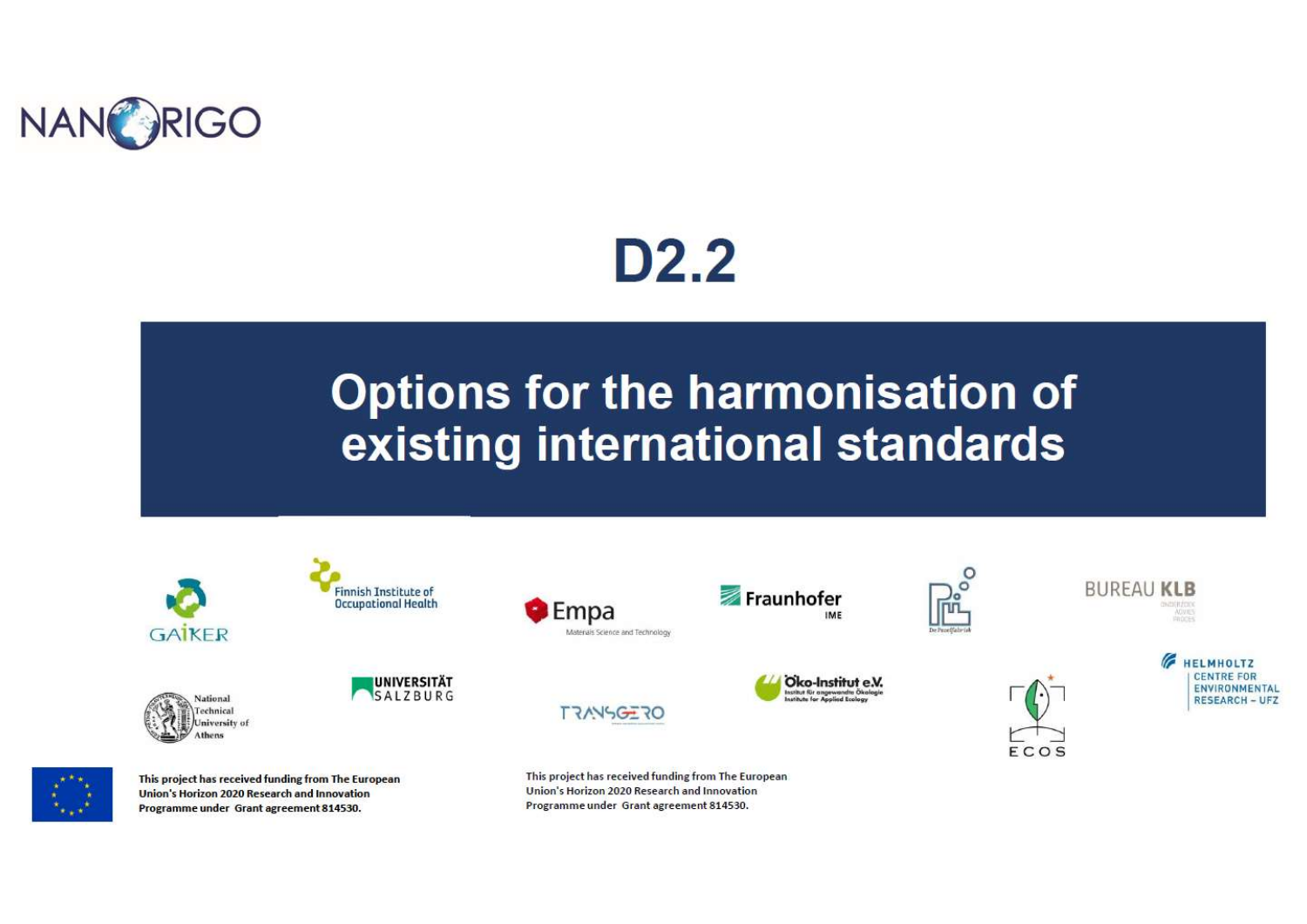

### Introduction

- D2.2 provides information support regarding the current status of regulatory risk<br>• D2.2 provides information support regarding the current status of regulatory risk<br>• D2.2 gives recommendations for harmonising risk gove assessment and risk management approaches.
- DECONTECT MANANANANANANANANANANANANANAN<br>• D2.2 provides information support regarding the current status of regulatory risk<br>• Sesessment and risk management approaches.<br>• D2.2 gives recommendations for harmonising risk g with existing European and international standards and guidelines in the broader context of chemical safety policies. • DECONTECT MANGE CONTECT ASSEMBANCE CONTECT AND MANGE SURFACT ASSESSMENT ASSESSMENT ASSESSMENT ARE SESSMENT ASPECTED AN EXPLORER THE PROCESSMENT AND RELEVANT ASPECTED: THE PROCESSMENT ASPECTED: THE PROCESSMENT ASPECTS OF
- regulatory frameworks and standards:
	- Terminology and definitions of risk
	- Key parameters of regulatory risk assessment in the field of chemical safety and nano.
	- Approaches for risk evaluation and management under circumstances of uncertainty.
	- Overview of regulatory approaches for risk assessment of chemicals and MNMs in different countries.



This project has received funding from the European Union's Horizon 2020 research and innovation programme under grant agreement <sub>n</sub>º844530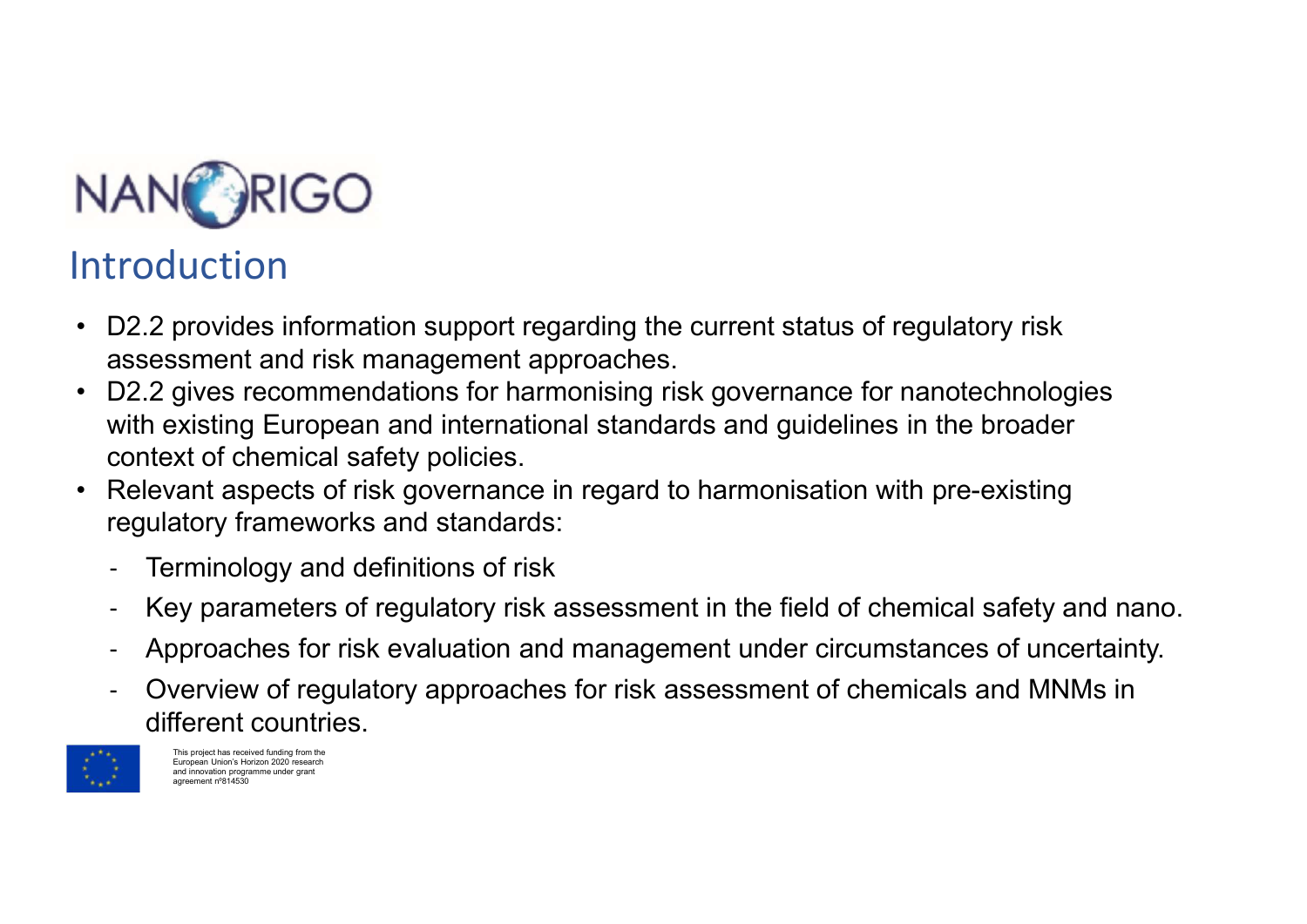

### Terminology and definitions of risk

**NANORIGO**<br>• Risk is defined as the impact of uncertainty on objectives<br>• Risk is defined as the impact of uncertainty on objectives<br>• Uncertainty = not knowing exactly the (adverse or positive) outcome of certain<br>• events **UNCO**<br> **CONTREGO**<br> **CONTREGO**<br> **CONTREGO**<br> **CONTREGO**<br> **CONTREGO**<br> **CONTREGO**<br> **CONTREGO**<br> **CONTREGO**<br> **CONTREGO**<br> **CONTREGO**<br> **CONTREGO**<br> **CONTREGO**<br> **CONTREGO**<br> **CONTREGO**<br> **CONTREGO**<br> **CONTREGO**<br> **CONTREGO**<br> **CONTREGO exercises**<br> **exercises**<br> **of the second definitions** of risk<br> **s** defined as the impact of uncertainty on objectives<br> **Uncertainty =** not knowing exactly the (adverse or positive) outcome of certain<br>
revents (i.e. using m **Science Community Community Community Communist Communist Communist Scientific knowleder Scientific knowleder Regulatory Objectives = Safeguarding human and harmful effects RIGO**<br>
RIGO<br>
s defined as the impact of uncertainty on objectives<br> **Uncertainty** = not knowing exactly the (adverse or positive) outcome of certain<br>
events (i.e. using manufactures nanomaterials in applications) due to in **Example 19 ANCE ASSEM ASSEM ASSEM ASSEM ASSEM ASSEM ASSEM ASSEM ASSEM AND A UNCHAINTY = not knowled sumpleading probability (of occurrence of probability (of occurrence of a negative event) and expected loss (or mipact) b** 

harmful effects

- impact) by this event.
- 
- Ferminology and definitions of risk<br>
 Risk is defined as the impact of uncertainty on objectives<br>
 Uncertainty = not knowing exactly the (adverse or positive<br>
events (i.e. using manufactures nanomaterials in application<br> • Risk as a function of perceived threats or expected losses -> Uncertainty of the server since threats (i.e. using manufactures nanomaterials in applications) due to insufficient where the signilary **Objectives** = Safegu the inability of non-experts to fully understand the meaning of scientific knowledge. (not even experts claim to be able to make sense of existing risk assessment data)



This project has received funding from the European Union's Horizon 2020 research and innovation programme under grant agreement nº814530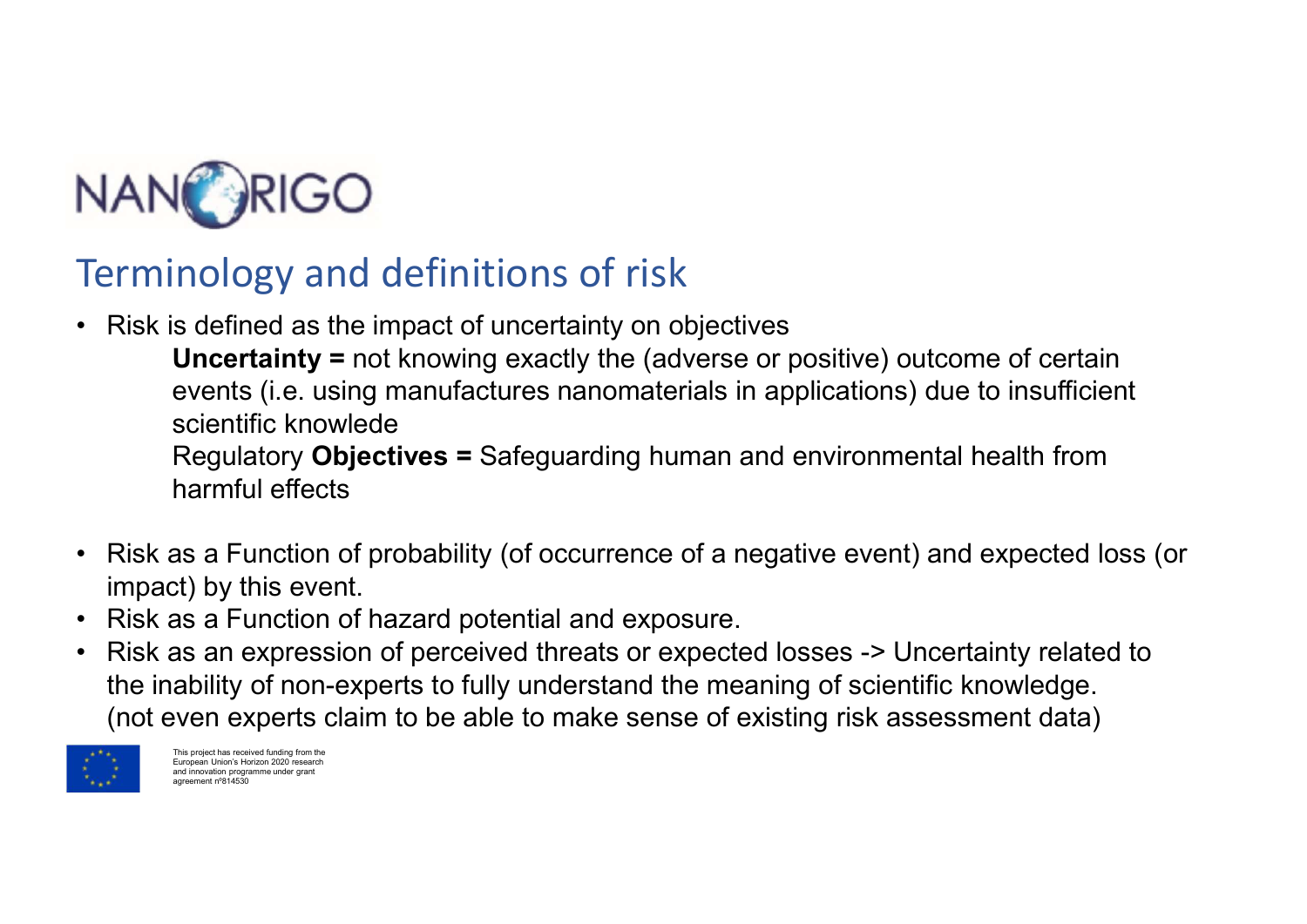

- NANORIGO<br>Regulatory risk governance concepts<br>• In regulatory toxicology, a risk is expressed as the ratio between the hazard (the<br>impacts) and exposure (a safeguard subject being subjected to a hazard).<br>1) The intrinsic ha **HAN**<br>• In regulatory risk governance concepts<br>• In regulatory toxicology, a risk is expressed as the ratio between the hazard (the severity of<br>• impacts) and exposure (a safeguard subject being subjected to a hazard).<br>• 1 impacts) and exposure (a safeguard subject being subjected to a hazard).
	- 1) The intrinsic hazard potential of a chemical = the property of a substance to cause health or environmental damage

2) The likelihood and extent to which organisms (including humans) are exposed to a substance

- Regulatory Risk mitigation strategies: 1) Assessing, classifying and labeling the intrinsic hazard potential of chemicals -> REACH 2) Reducing the likelihood of exposure of humans and the environment to a hazardous substance, by: gulatory risk governance concepts<br>regulatory toxicology, a risk is expressed as the ratio between the hazard (the severity of<br>pacts) and exposure (a safeguard subject being subjected to a hazard).<br>The intrinsic hazard pote | ulatory risk governance concepts<br>
regulatory toxicology, a risk is expressed as the ratio between the hazard (the severity of<br>
pacts) and exposure (a safeguard subject being subjected to a hazard).<br>
The intrinsic hazard regulatory from governance correceptor<br>regulatory toxicology, a risk is expressed as the ratio between the hazard (the severity of<br>pacts) and exposure (a safeguard subject being subjected to a hazard).<br>The intrinsic hazard regulatory toxicology, a risk is expressed as the ratio between the hazard (the severity of pacts) and exposure (a safeguard subject being subjected to a hazard). The intrinsic hazard potential of a chemical = the property
	-
	-
	-
	-



This project has received funding from the European Union's Horizon 2020 research and innovation programme under grant agreement <sub>n</sub>º844530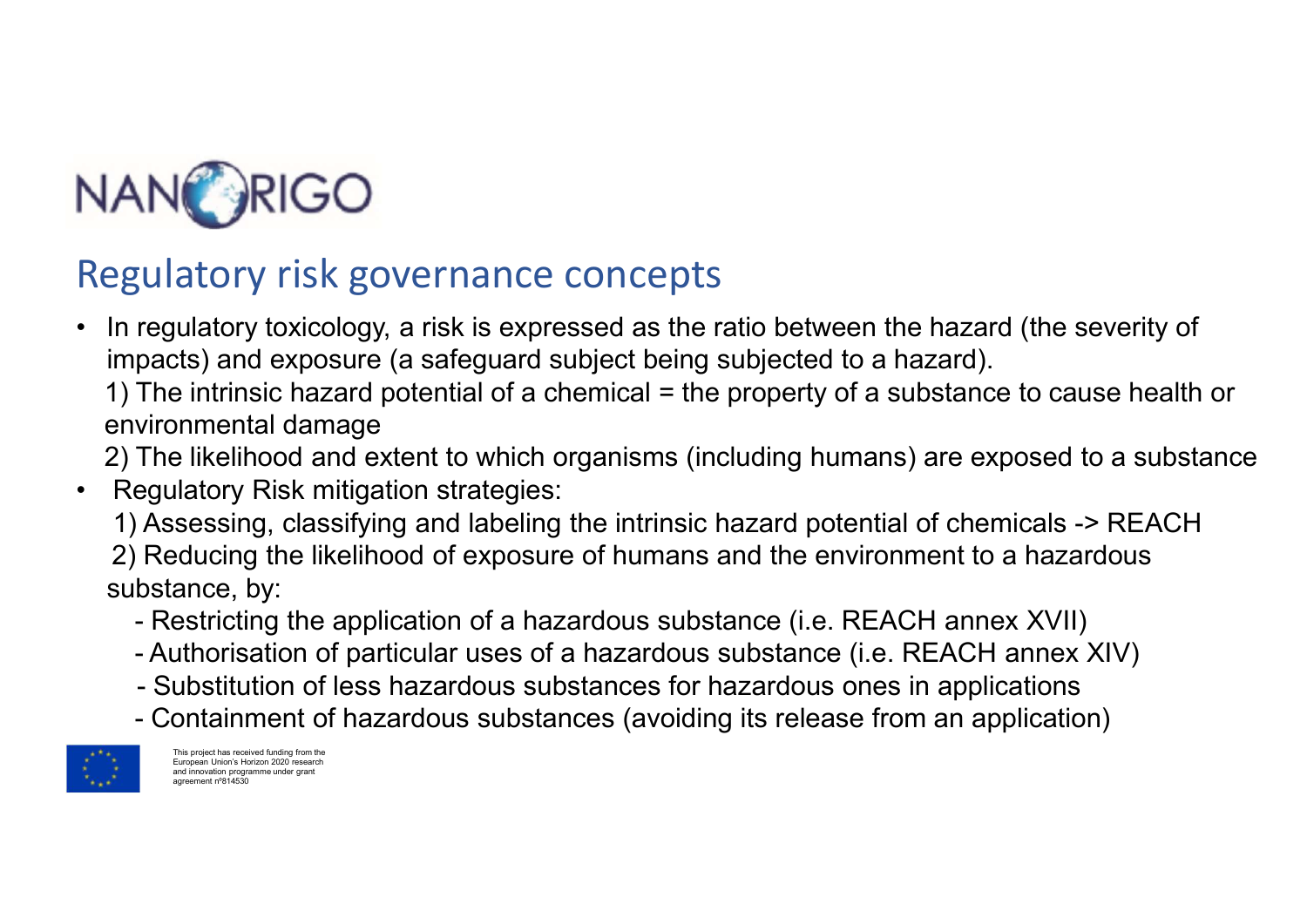





This project has received funding from the European Union's Horizon 2020 research and innovation programme under grant agreement nº814530